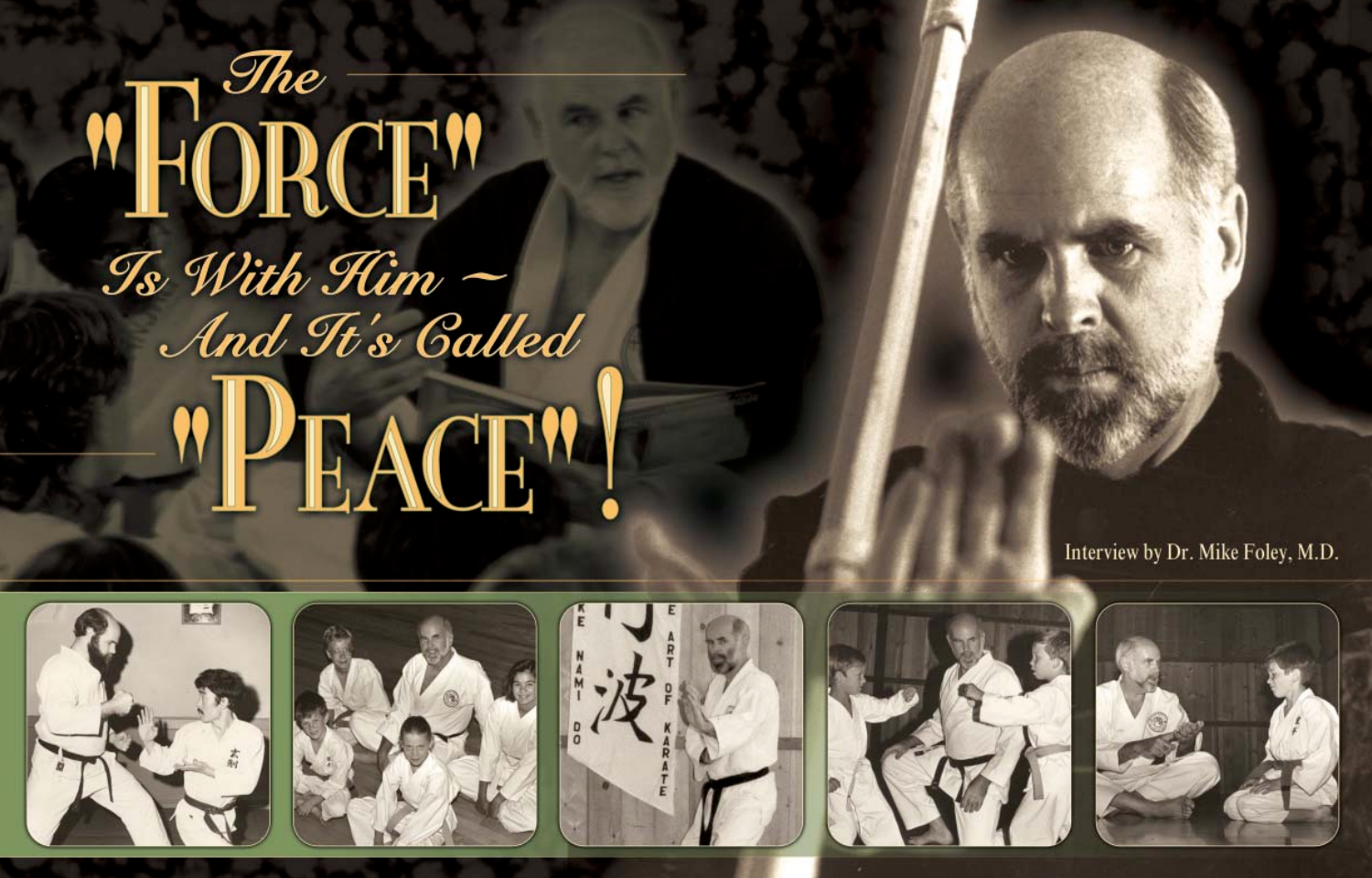*"Dr. Webster-Doyle's work is outstanding in the field of peace promotion."* 

*— Citation when he was awarded the Robert Burns Medal for literature by Austria's Albert Schweitzer Society*

Have you heard of Alfred Nobel, the man who invented dynamite, and later created the Nobel Peace Prizes for discoveries in science and art that promote peace in our world? Dr. Terrence Webster-Doyle, 64, of Cape Elizabeth, Maine, may be the new Nobel. His classes, books and courses, which bring the original intent of the martial arts into the 21st century, infuse new ideas into our thinking. The way he combines specific traditional martial arts methods with universal and timeless thought processes is revolutionary and, in today's world, he is helping people — especially young people — understand and resolve conflict peacefully.

As a boy growing up in a tough town outside New York City, Terrence Webster-Doyle was the victim of bullies who rendered a life-threatening injury to his head and knocked out several of his teeth. He overcame the physical damage, but the emotional wounds are what drove him to find a way to help other victims of bullying.

In his award-winning book, *Dr. Webster-Doyle's Martial Arts Guide for Parents*, he describes the terrible shootings that have happened in schools because of bullying. And his perception that these killings could have been avoided if school administrators had taken the issue of bullying seriously enough to bring effective bully-prevention programs into their schools.

Dr. Webster-Doyle's internationallyacclaimed books were written to address this urgent issue of conflict in the relationships that people have with one another. He strongly feels that the martial arts, if taught as both a physical and mental endeavor, can be a viable solution to reduce episodes of societal violence growing every day. His relentless search to find a way to successfully address violence began in the 1950s, when he started to learn how to cope with conflict by the use of physical means through fighting back.

Σ

Then, in 1961, while attending the University of Miami in Florida, he found what would be a life-long career, one that has now spanned more than four decades in dedication to the martial arts. What he saw in a storefront was what looked like "people doing gymnastics in pajamas." It was one of the first schools of martial arts in the U.S., and he was hooked!

All that rage and frustration from being bullied now had a place to come out, but in a safe and controlled way. He threw himself into karate with great passion. After leaving Florida, he went on to practice with Henry Cho, a pioneer in taekwondo, who had just arrived from Korea and was teaching in New York City.

He received his 1st-degree black belt in 1967 in gensei ryu karate, the first American to do so in this style taught at Chiba University in Japan. His instructor's name was Shigero Numano, a 4th-degree black belt fresh from Japan who could hardly speak English. Sensei Numano taught classes at McBurney's YMCA on West 23rd street in New York City.

In the meantime, he earned his masters degree in Psychology from Sonoma State University in California and a doctorate in Health and Human Services from Columbia Pacific University also in California, and a lifetime teaching credential.

In 1980, "Dr. T.," as his friends call him, originated his own style of martial arts, take nami do, that incorporated what he felt was missing in the other martial arts. That is, an understanding of the causes of conflict and the skills to avoid, resolve and manage it peacefully through an integrated combination of mental and physical martial arts.

In the late 1980s, he decided to call his educational program Martial Arts for Peace, for this is what he believed was the original reason the martial arts were created.

Today, Dr. Webster-Doyle's Martial Arts for Peace resources and programs are being used worldwide. They have been translated into many languages, including Russian, and placed in Russia's prestigious Libraries of Foreign Literature throughout the country. He has received numerous national and international awards (see sidebar story), including the illustrious Bruce Lee Medal presented to him by Mr. Lee's widow, Linda Lee Cadwell, at the Bruce and Brandon

Lee Memorial Banquet. Meet a man who's devoted his life

to the betterment of mankind.

### **MARTIAL ARTS SUCCESS:** Perhaps

the best place to start, with someone like you who has been involved in the martial arts for more than 40 years, is at the beginning. What were the martial arts like in the late '50s and early '60s?

## **DR. TERRENCE WEBSTER-DOYLE:**

It's now being called the "Golden Age" of the martial arts in North America. I cherish this experience because I have a martial arts perspective that few have today. It was exciting because we were some of the first non-Asians to experience the martial arts in their original form from martial arts teachers from Asia. We didn't know it then, but we were breaking new ground.

The main thing I remember then was the dignity and the civility of the art. It's difficult to put that into words, but perhaps I can come close to the actual feeling by saying that there was a gentleman's code of respect and honor in the martial arts that came from Asia. The "art" was the most important intent and the reason for learning.

I wanted to study this and apply it to my life. I knew that this unique

feeling I experienced in the original arts had to be preserved, because without this intent, the martial arts would become more martial than art, more commercial than artful. Later, I discovered that I wanted to translate this feeling of dignity and nobility in teaching this "art" to children so that when they grew up, they would be kind and happy human beings. They would be people who respected life and really cared for each other. This is the essential lesson in these great arts of self-understanding.

**MA Success:** You've come a long way since those early days. What do you value now, and what keeps you going?

**Dr. Webster-Doyle:** What really keeps me going is helping people understand and resolve conflict peacefully. This is the central theme in all the books I've written. This is the Mental Martial Arts™ that I feel is so important. These mental self-defense skills go hand-in-hand with physical self-defense skills. Together, they are one skill.

I'm always disappointed to discover that some instructors either don't educate their students about the mental side, or think that they are doing it by teaching the physical side only. Many martial artists who understand the need for mental self-defense skills still refer to the martial arts as a physical activity only, and refer to mental skills as an option or a tag-on. But the truth is that mental skills are the foundation of all martial arts, and physical skills were originally the add-on! Something got lost in translation!

**MA Success:** You write the column, "Martial Arts for the 21st Century," for us. *MA Success* is a trade magazine. What's your main purpose for this column, and how is it related to the business of the martial arts?

**Dr. Webster-Doyle:** My main purpose is to keep the original perspective in the martial arts as they develop in the twenty-first century, and beyond. The martial arts are evolving, and we,



## **The Force**



JUNE 2004

 $\circ$ 

 $\circ$ 

 $\mathbb Z$ 

 $\overline{\mathbf{m}}$ 



erhaps more than anybody else in the martial arts industry, Dr. Terrence Webster-Doyle has helped people - especially young people - understand how to resolve conflict peacefully. This award-winning author and educator's Martial Arts for Peace resources and programs are today being used worldwide, helping to make this a better world for all of us to live in. For a lifetime devoted to developing his revolutionary concepts, Dr. Webster-Doyle will receive the Martial Arts Industry Association's "Distinguished Service Award" at the 2004 MAIA SuperShow in Las Vegas.



1985: Dr. Terrence Webster-Doyle, who is receiving MAIA's Distinguished Service Award for his life's work in anti-bullying, conflict-education projects and books, is pictured here with his wife, Jean, at the Atrium School that they co-founded and co-directed in Ojai, California. The school is an Education for Peace Learning Center based on understanding human conflict.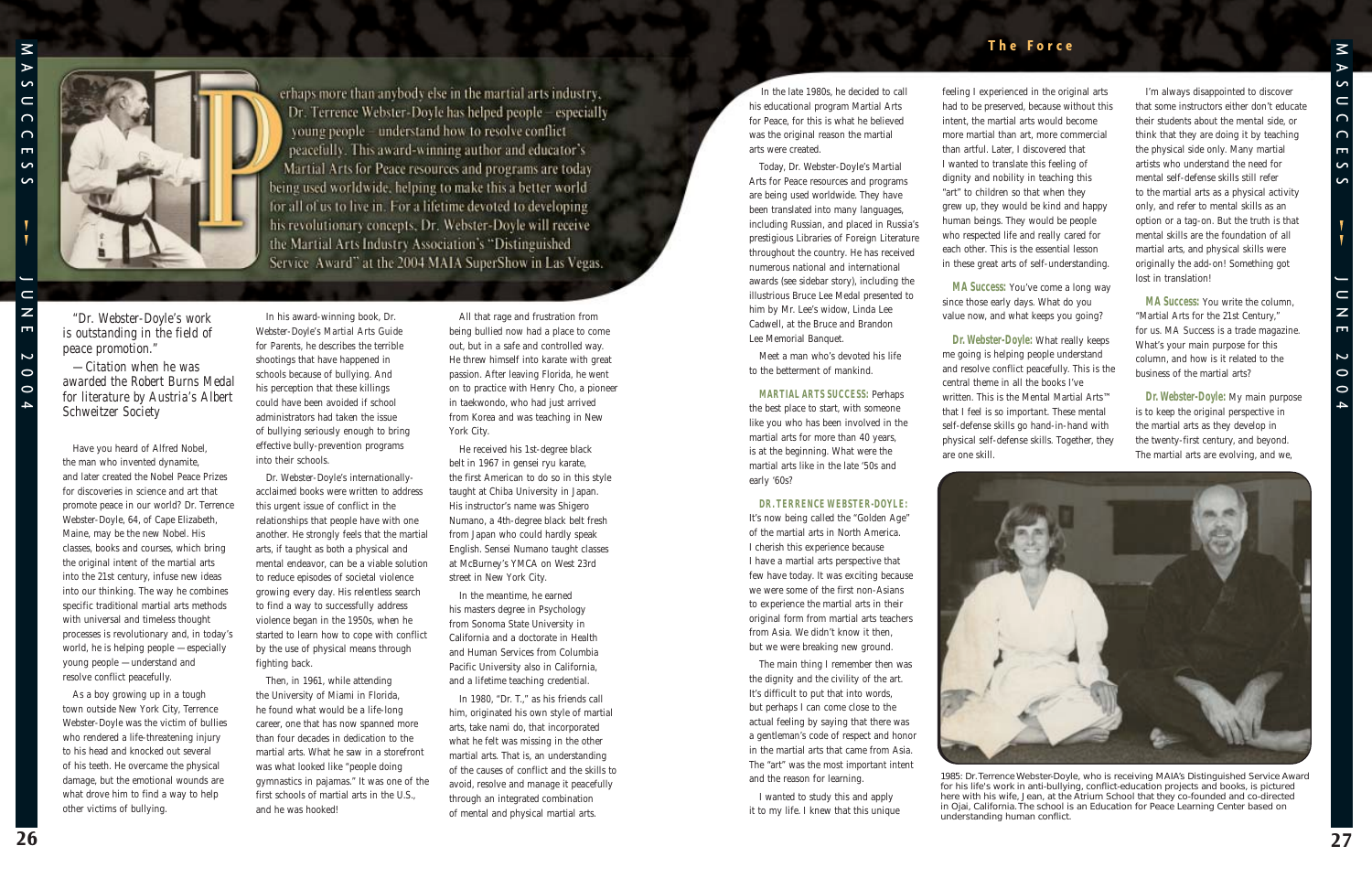martial arts for our young students. We must combine the original intent of the martial arts with realistic, safe, age-appropriate skills to meet current needs.

If the martial arts are going to survive, they need to help humanity, and all martial arts school owners and instructors need to educate their students mentally as well as physically.

**MA Success:** You have a background in education, psychology and juvenile delinquency prevention outside the martial arts. Do you think this is what has led you down this path?

**Dr. Webster-Doyle:** While I value a formal education and training, the most important things I learned came from the "street." I was driven to start these programs because of a strong desire to find out for myself how these arts could follow their original intent of resolving conflict peacefully. I didn't need any degree or credential.

The major factor was an urgency to find out what prevents us from living an intelligent and happy life. I knew

somehow that the answer existed in martial arts that are for peace. Some of what I learned in my formal education was helpful, but this essential search for self-understanding was never taught to me officially. Anyone can do it. You don't need a Ph.D. — just sheer determination!

**MA Success:** You write about a "Martial Arts Code of Conduct" in your Character for Kids Kit™. What is the martial arts code of conduct?

**Dr. Webster-Doyle:** In this time of diminishing values, it's vitally important to create a "Code of Conduct" for children to help them live an intelligent and peaceful life. Kindness, honesty, gentleness, compassion, integrity

 JUNE 2004  $\subset$  $\overline{z}$  $\mathbf{m}$  $\circ$  $\circ$ 

> and respect need to be taught to young people.

The key is in "how" we teach these qualities, this Code of Conduct. We can either condition young people into "being good" through a system of punishment and rewards, or we can wisely bring out their integrity through tests that challenge their character. It is the latter that makes a child blossom into maturity with an intelligent understanding of life. Conditioning them in negative ways with don'ts and shoulds

only creates conflict between who they are and who we try to condition them to be.

**MA Success:** Do you ever wonder if some martial arts teachers think that you are not practicing "real" martial arts because you teach kids "Mental Martial Arts?"

**Dr. Webster-Doyle:** When I started practicing formally in 1961, there were no children, only men. When young people started taking martial arts classes, no one really knew how to teach them. What we did then was teach what we were taught as adults, which was too hard, too *martial*. So we had to learn how to teach children at their level.

I spent years experimenting and have now arrived at a specialized version of martial arts particularly suited for their age group. These are "integrative martial arts" — we integrate the best of mental and physical martial arts skills that are developmentally sound, age-appropriate, and legally and physically safe. Our programs incorporate many activities I've

**The Force**



as martial artists, need to evolve too. We need a martial art for this century that can address the unique concerns we have today. We must preserve the essence of the original martial arts philosophy – the fundamental philosophical intent of the martial arts is to understand and end conflict. What is unique about martial arts for peace is that it is a "universal philosophy." It reflects the true meaning

# **"The truth is that mental skills are the**<br>foundation of all martial arts, and physi **foundation of all martial arts, and physical** skills were originally the add-on! Something<br>got lost in translation!<sup>??</sup> **got lost in translation! { "**

of the word "philosophy" – the love of truth in everyday living. If we don't bring this intent into our martial arts schools, we are not teaching the arts as they were originally intended, and we will lose the tremendous benefit they offer. *Martial Arts Success* is mailed exclusively to full-time school owners and part-time instructors at recreation

centers in four countries. Therefore, it is the *perfect* vehicle with which to get my message across to the instructors

in our industry.

Also, regarding the business of the martial arts, there's a simple formula for success. It goes like this: "The right teachers, with the right education, with the right perspective, with the right programs, will make the right living."

**MA Success:** I understand that you have just recently developed a new, more comprehensive program on bullying? What does it entail?

**Dr. Webster-Doyle:** The issue of bullying, of conflict, operates at many levels. The new program is called "The Complete Course on Bullying." It starts with the structure of thought, and understanding the causes of conflict within our thought. This is the foundation of all human conflict.

The next stage deals with understanding the inner bully. We have *all* been conditioned to bully ourselves!

The next level deals with how a young person gets bullied at school or at home — these are typical individual bullying situations.

What follows from individual bullying is group bullying — prejudice based typically on race, gender, sexuality, religion or nationality.

Then there's the bystander or instigator — people on the sidelines who, from a distance, encourage a bully to beat up a victim.

Finally, we learn to understand why we always pick on each other as groups of people divided in ideological global conflict.

I think that we have to explore all these levels, from the playground to the battlefield, if we are to understand human conflict. That's what the martial arts for peace are all about. This is a perfect program for after-school care, because there's enough time for this kind of in-depth program then.

**MA Success:** Your books and programs have been extremely well received. What do you think are the primary benefits they have to offer?

**Dr. Webster-Doyle:** There are many benefits to reading our books. Instructors and students who e-mail me every day about how our guides balance the mental with the physical and are changing the lives of students on an ongoing basis, have noticed great success. Not only are these schools making good income from our materials, but also they are getting a lot of positive attention from their communities, and encouraging the enrollment of more students, who are staying in classes longer.

These books, guides and programs help children learn how to cope with conflict in creative, nonviolent ways. They work! But it all comes down to school owners and instructors taking the time to educate themselves about the importance of doing this. More and more parents want their children to learn these skills and are now seeking schools that teach them.

Conventional martial arts schools that still rely on teaching physical skills only will lose out to the ones that are combining programs like ours with a new and relevant physical self-defense system. This system fits the real needs of young people today. We cannot rely on outdated

**The Force**

1982: Dr. Webster-Doyle teaching one of his students the art of karate at his martial arts school in Sebastopol, California.



1970: Dr. Webster-Doyle with his chief instructor, Shigeru Numano-sensei, a master teacher of gensei ryu karate, at McBurney's YMCA in New York City.